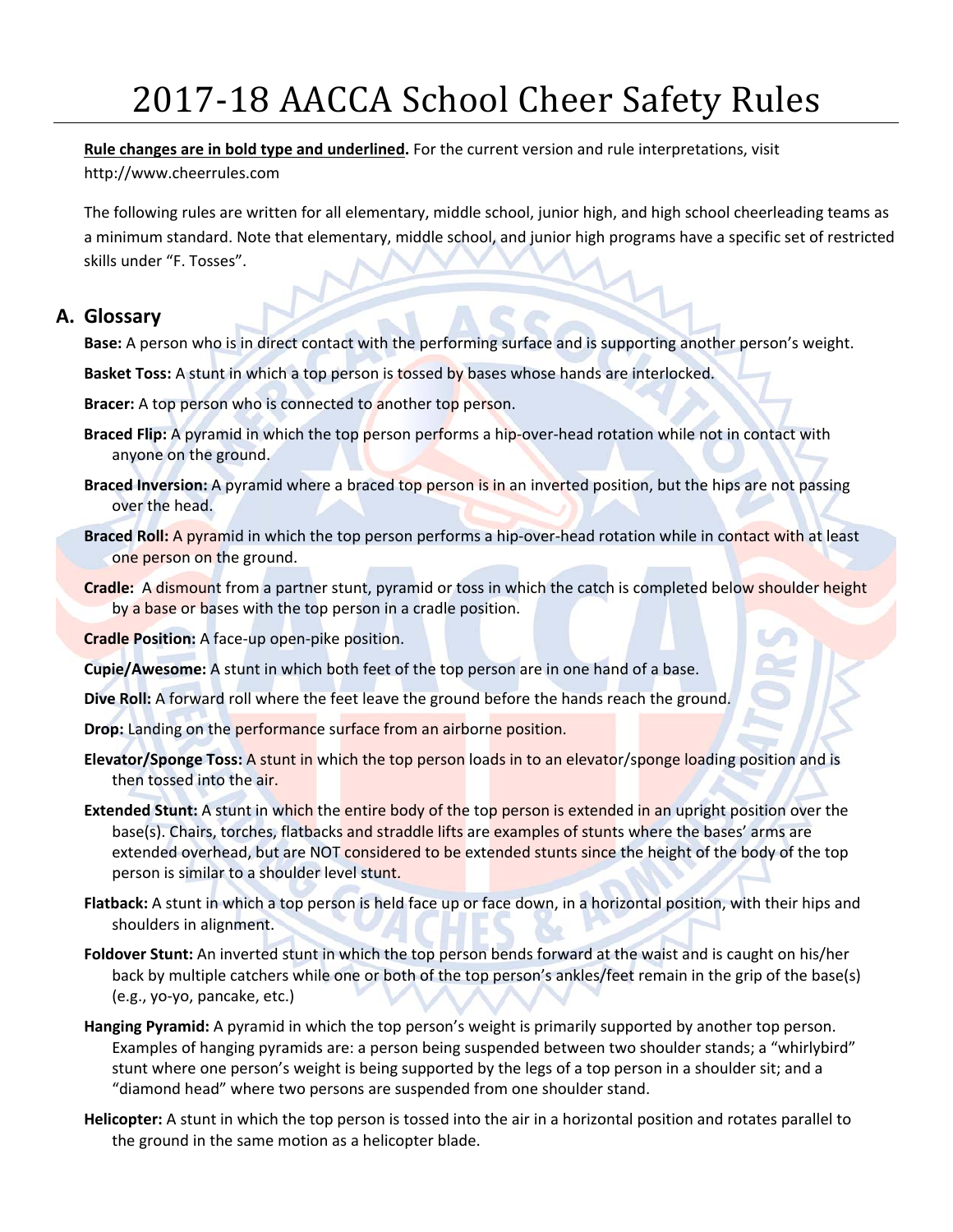**Inverted:** A body position where the shoulders are below the waist.

- **Loading Position:** Bases support a non‐extended top person under the foot/feet in preparation for a stunt or toss.
- **Log Roll:** A top person in a horizontal position or cradle is popped then twists parallel to the performing surface before being caught by the original base(s) in a horizontal position or a cradle.

**Pyramid:** Connected partner stunts.

Post: A person on the performing surface who may assist a top person during a stunt or transition.

**Prep:** A stunt in which one or more bases hold a standing top person at approximately shoulder height.

**Prep Level:** When a top person's base of support is at approximately shoulder height.

**Prop:** Any object which can be manipulated or used as a base (ex: poms, signs, flags, megaphones, etc.)

- **Quick Toss/Partner Toss:** A toss technique where the top person begins the toss with both feet on the ground.
- **Released Pyramid Transition:** A pyramid transition in which the top person is connected to a bracer while being released from their bases before being caught in a cradle, stunt or loading position.
- **Release Stunt:** A transition from one stunt to another stunt (including loading positions) in which the top person becomes free from all bases, posts and spotters.

**Spotter:** A person who is responsible for assisting or catching the top person in a partner stunt or pyramid.

**Stunt/Partner Stunt:** One or more persons supporting one or more top persons off of the ground.

- **Swing Roll Down:** A stunt in which the top person's hands/arms and feet/legs are held while swinging forward and facedown into a roll where the head passes under the hips.
- **Switch Liberty:** A stunt in which the top person begins with one foot in a load position, is released from the bases, and then lands in a Liberty on the other foot.
- **Suspended Roll:** A stunt in which one or more upright bases or posts hold a top person's hand(s)/arm(s) while the top person performs continuous hip‐over‐head rotation.
- **Tension Drop:** A dismount from a stunt or pyramid where the top person(s) are directed toward the ground while their feet are held by the base(s) until just before the landing.
- **Tick‐Tock:** A stunt that is held in a static position on one leg, the base(s) takes a downward dip and release the top person as the top person switches the weight to the other leg and lands in a static position on the opposite leg. The dip may or may not pass through prep level before release.
- **Top Person:** A person who is not in contact with the performing surface and is being supported or stabilized by another person or has been tossed into the air.
- **Toss:** A release stunt in which the base(s) begin underneath the top person's foot/feet, execute a throwing motion from below shoulder level to increase the height of the top person, and the top person becomes free from all bases, spotters, posts or bracers. Note: This term applies when at least one base is under one or both feet of the top person. For other types of tosses, see "Quick Toss/Partner Toss".
- **Tumbling:** Gymnastic skills that begin and end on the performing surface, including rolls, inverted extended skills (cartwheels, handstands, walkovers, handsprings, etc.), aerials, twists and flips. NOTE: Jumps, leaps and side rolls on the performing surface are not considered to be tumbling.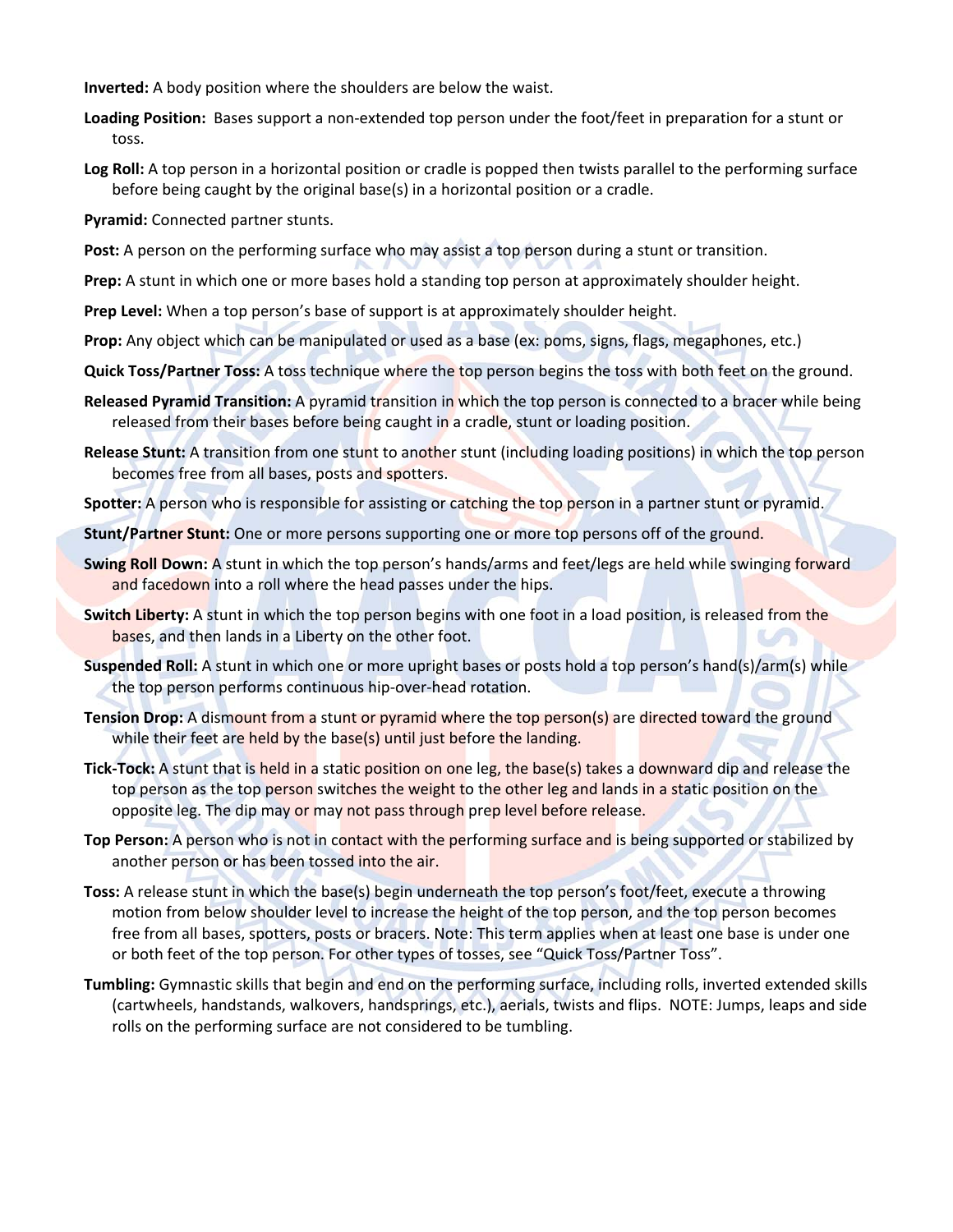### **B. General**

- 1. These rules are to be in effect for all practices, games, competitions and other performances.
- 2. Cheerleading squads should be placed under the direction of a qualified and knowledgeable coach.
- 3. All practice sessions should be supervised by the coach and held in a location suitable for the activities of cheerleaders (i.e., use of appropriate mats, away from excessive noise and distractions, etc.).
- 4. Coaches should recognize a squad's particular ability level and should limit the squad's activities accordingly. "Ability level" refers to the squad's talents as a whole and individuals should not be pressed to perform activities until safely perfected.
- 5. All cheerleaders should receive proper training before attempting any form of cheerleading gymnastics (tumbling, partner stunts, pyramids and jumps).
- 6. Professional training in proper spotting techniques should be mandatory for all squads.
- 7. All cheerleading squads should adopt a comprehensive conditioning and strength-building program.
- 8. An appropriate warm-up routine should precede all cheerleading activities.
- 9. Prior to the performance of any skill, the immediate environment for the activity should be taken into consideration including, but not limited to proximity of non-squad personnel, performance surface, lighting and/or precipitation. Technical skills should not be performed on concrete, asphalt, wet or uneven surfaces or surfaces with obstructions.
- 10. Programs should qualify cheerleaders according to generally accepted teaching progressions. Appropriate spotting should be used until all performers demonstrate proficiency of the skill.
- 11. All jewelry is prohibited during participation. Religious medals and medical medals are not considered to be jewelry. A religious medal without a chain must be taped and worn under the uniform. A medical alert medal must be taped and may be visible.
- 12. Supports, braces and soft casts which are unaltered from the manufacturer's original design/production do not require any additional padding. Supports/braces and supports/braces that have been altered from the manufacturer's original design/production must be padded with a closed-cell, slow-recovery foam padding no less than one-half inch thick if the participant is involved in partner stunts, pyramids or tosses. A participant wearing a plaster cast or a walking boot must not be involved in partner stunts, pyramids or tosses.
- 13. Squad members must wear athletic shoes (no gymnastic slippers).
- 14. When discarding props (signs, etc.) that are made of solid material or have sharp edges/corners, team members must gently toss or place the props so that they are under control.
- 15. The use of mini‐trampolines, springboards, spring‐assisted floors or any other height‐increasing apparatus is prohibited for competition or performance. These devices may be used for skill development and practice under the supervision of a coach trained in their use.
- 16. **Cheerleaders must stand outside the free throw lane lines extended toward the sidelines throughout a basketball game.**
- 17. Spirit participants must remain outside of the playing area during a 30-second or less time-out during a **basketball game.**
- 18. **When standing at attention, apparel must cover the midriff extended around the body.**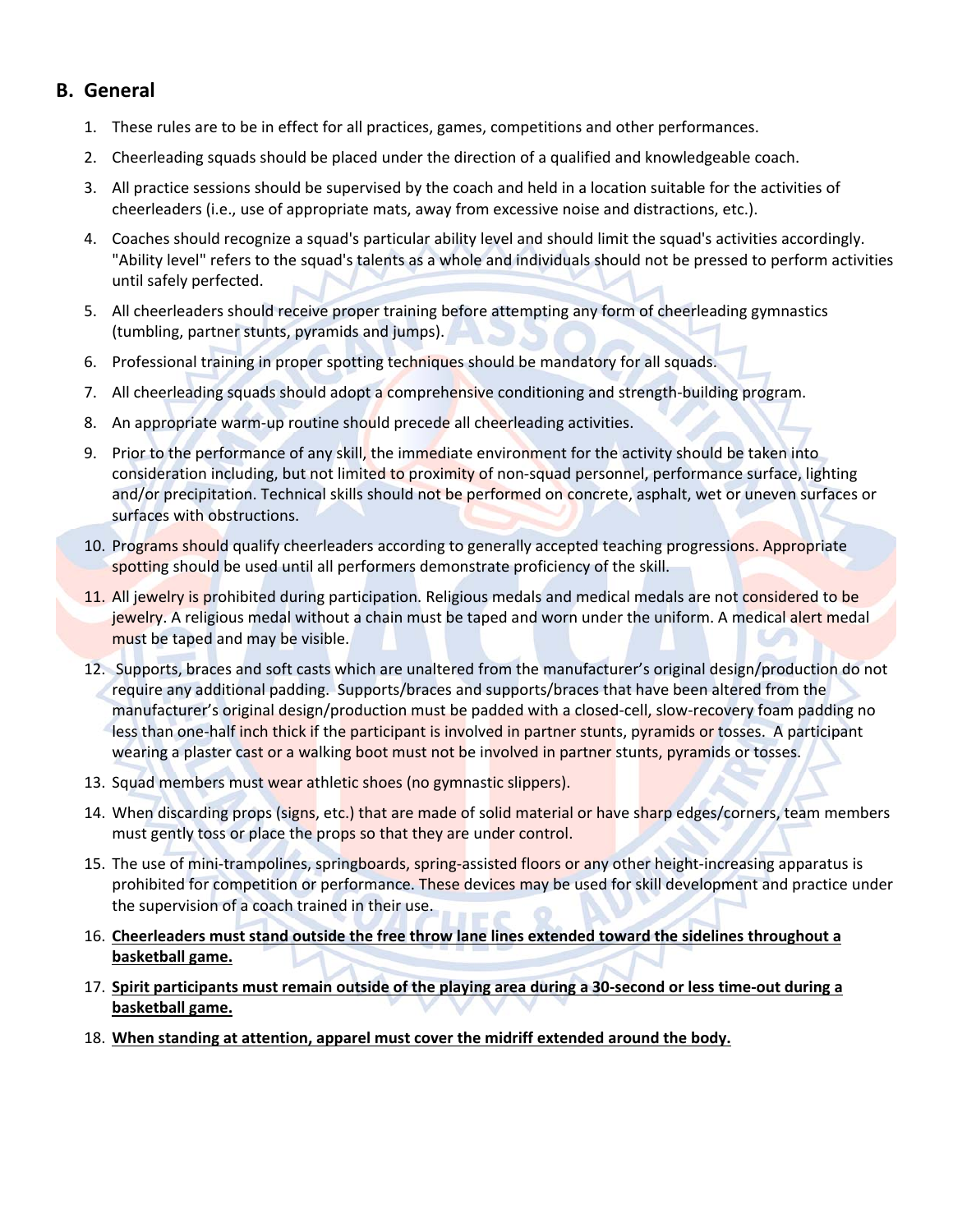# **C. Partner Stunts**

- 1. A spotter is required for extended stunts where the top person's weight is being borne by the base(s). Example: "Show and Go" stunts, where the top person is not in an extended static position, do not require a spotter.
- 2. A spotter is required for single base shoulder level stunts in which the feet of the top person are in the hand(s) of the base. (This spotter may assist under the sole of the foot.)
- 3. In stunts requiring a spotter, a spotter:
	- a. Cannot provide primary support for a top person. Primary support means the majority of the top person's weight.
	- b. Must be in a position to protect the top person's head, neck and shoulders when coming off a stunt or pyramid or landing in a cradle. In most stunts this is behind or beside the top person.
	- c. Spotters must have their attention focused on the top person. Momentarily looking away in order to assess environmental safety factors (poms, signs, another stunt, etc.) is allowed as long as their focus returns to the top person.
	- d. May not have their hands behind their back.
	- e. May not support under the heel or sole of the top person's foot in a single based extended stunt. They may hold at the ankle of the top person and/or the wrist of the base or any combination thereof.
	- f. May not hold any objects in their hands.
- 4. The top person cannot travel over another person from Quick Tosses or Partner Tosses.
- 5. The bases of any extended stunt must have both feet in direct weight-bearing contact with the performing surface.
- 6. Bases may not:
	- a. Hold any objects in a hand that is supporting the top person.
	- b. Assume a backbend, handstand or headstand position.
- 7. Partner stunts and pyramids may not pass over, under or through other partner stunts or pyramids.
- 8. The total number of twists in a dismount or release from a stunt cannot be greater than 1 1/4 rotations.
- 9. Cradle dismounts from partner stunts shoulder height or above to the original base(s) require an additional spotter in position to protect the head, neck and shoulders of the top person.
- 10. In all dismounts to catchers who are not the original bases, the following conditions must be met:
	- a. The top person must be cradled by two catchers and a head-and-shoulders spotter/catcher.
	- b. The new catchers must remain close to the original bases.
	- c. The new catchers must be in place and not involved in any other skill when the release is initiated.
	- d. The top person may not perform any skill (twist, toe touch, etc.) following the release.
- 11. In all cradle dismounts, the top person must not hold props that are made of hard material or have corners or sharp edges.
- 12. Unless listed below, a release stunt must either be cradled or connected to at least one bracer.
	- a. Helicopters are allowed provided all of the following conditions are met:
		- 1) The top person makes no more than a 180 degree rotation (half-turn).
		- 2) Four bases must be in position during the entire release.
		- 3) There must be a base at the head/shoulder area during the initiation of the toss as well as the catch.
		- 4) The bases are not allowed to change positions during the release.
		- 5) The top person must begin and end in a face up position.
		- 6) The top person cannot perform a twisting skill.
	- b. A log roll is legal provided it does not involve more than one complete rotation and the top person is not in contact with a person in a release stunt.
		- 1) In a single‐base log roll, the top person must rotate toward the base and begin and end in a face‐up position.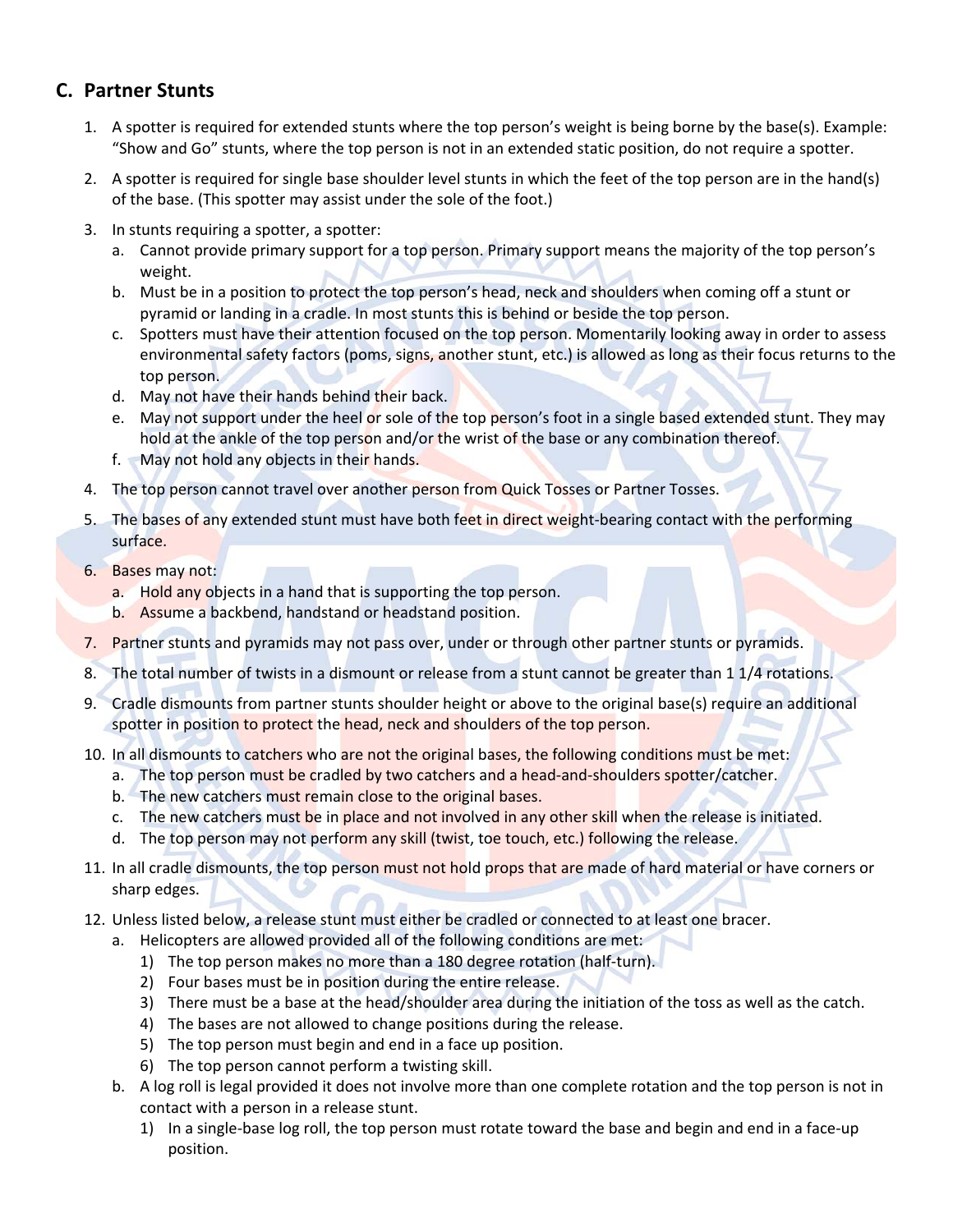- 2) In a multi-base log roll, the top person may begin and end in a face-up or face-down position.
- c. A top person in a vertical position at prep level may be released to a stunt at any level provided the top person remains vertical, and the top person performs no more than 1 ¼ twisting rotations.
- d. A top person in a horizontal position shoulder height or below or in a cradle may be released to a loading position or stunt shoulder height or below.
- e. Legal inversion releases under Rule D.
- 13. Non‐braced suspended splits in a transition are allowed provided all of the following conditions are met:
	- a. The top person must have both hands in continuous contact with a post or with both bases' hands or,
	- b. When transitioning to the split without continuous hand‐to‐hand contact:
		- 1) There are a total of three bases that support the top person.
		- 2) At least two of the bases must support under the legs of the top person. The third base may support under the legs or make contact with the hands of the top person.
		- 3) The top person must have both hands in contact with bases during the split portion of the transition.
- 14. Extended Straddle Lifts must have an additional spotter for the head and shoulders of the top person (similar position to a Double‐Based Elevator/Extension Prep).
- 15. Single-based stunts in which the top person is parallel to the performing surface and the bases' arms are extended must have a continuous spotter at the head and shoulder of the top person. (i.e. Bird, Side T, Single-Based Flatback, etc.)
- 16. A top person may be moved from a vertical position to a horizontal position (straight body or cradle) provided all the following conditions are met:
	- a. The top person maintains contact with at least one original base or spotter.
	- b. At least two catchers and/or bases catch the upper body of the top person.
	- c. The catchers must be to the side or front of the person(s) moving the top person.
	- d. When the catchers are not the original bases, they remain close to the original bases and must be in place prior to the movement to the horizontal position.
	- e. When the catchers are not the original bases and the top person begins or passes through an extended overhead position, at least three catchers are required.
- 17. A single‐base may not be the only primary support for two extended top persons. EXCEPTION: Double Cupies/Awesomes are allowed. If dismounted to cradles, there must be three people for each top person being cradled.
- 18. Dismounts to the performing surface from shoulder height or above must have assisted landings. This assistance must be sufficient to slow the momentum of the top person. If the dismount involves a skill (e.g. toe touch, twist, etc.) there must be an additional spotter who may, but is not required to, provide assistance.
- 19. A swinging stunt is legal provided all the following conditions are met:
	- a. A downward movement is only allowed from below shoulder height.
	- b. The top person is face up.
	- c. The top person begins from the performing surface or a stunt that is below shoulder height.
- 20. A top person must not be in a face down suspended position between bases in which the top person's torso is suspended below the arms and legs.
- 21. Single‐based split catches are prohibited.
- 22. Tension drops are prohibited.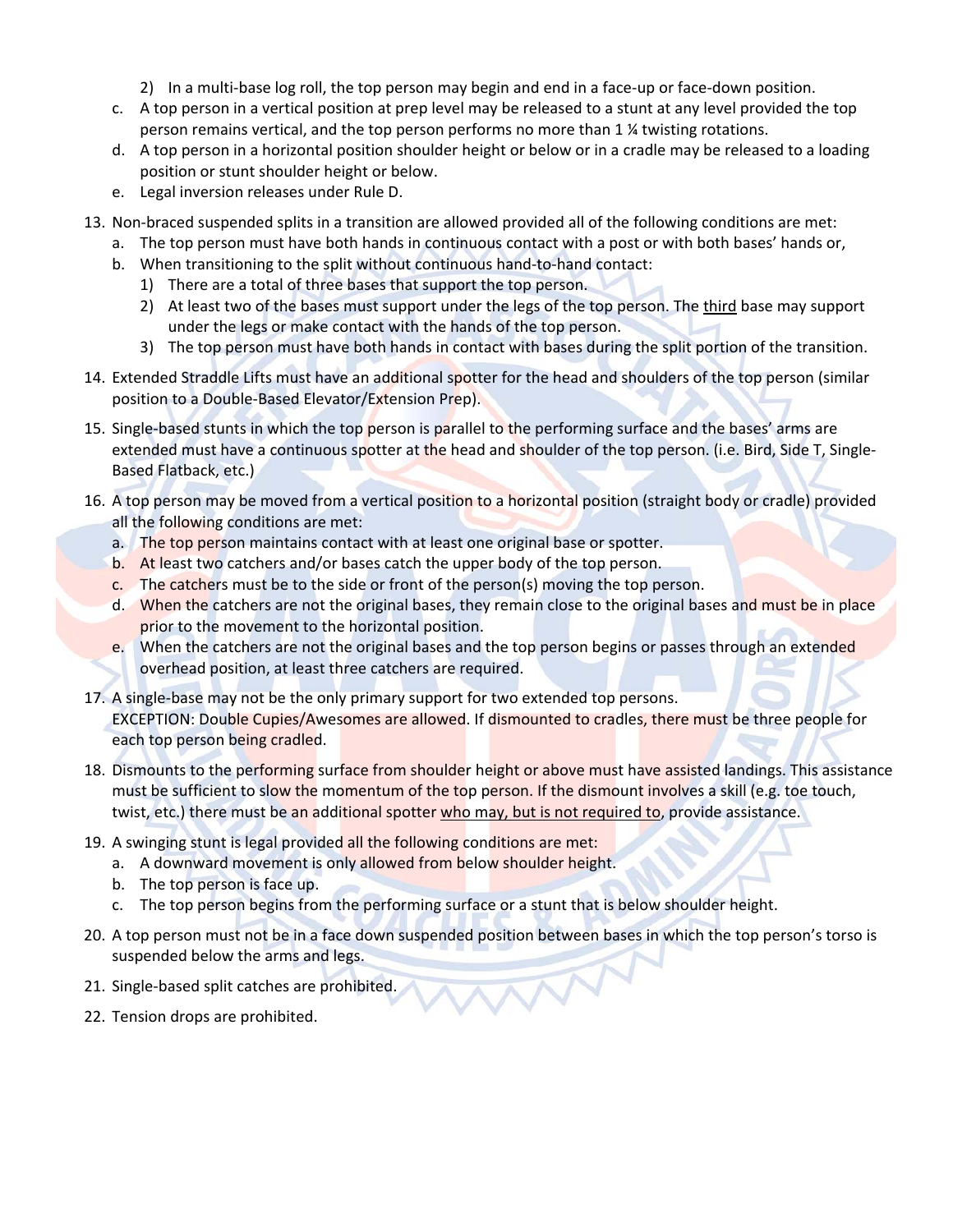### **D. Inversions**

Note: Inversions are partner stunts or pyramids in which the top person has her or his shoulders below the waist. In addition to the following rules, all persons involved in an inversion must follow all rules from the Partner Stunt and Pyramid sections.

- 1. Unless allowed under the rules in this section, a top person must not be in an inverted position. Example: Basket toss flips are not allowed under this section, and are therefore prohibited.
- 2. An inverted top person may pass through an extended position, but must not begin, end, pause, or stop in a static extended inverted position.
- 3. Braced inversions in a pyramid that do not flip or roll are allowed provided the following conditions are met:
	- a. **The inverted top person must have two bases or a base and a spotter.**
	- b. If the top person is released from the base(s), all criteria of the released pyramid transition rule E‐7 must be met.
- 4. Braced rolls in a pyramid are allowed provided the following condition is met:
	- a. **The bracer(s) must have two bases or a base and spotter** (Exception: shoulder sits and thigh stands)**.**
- 5. Braced flips in a pyramid are allowed provided all of the following conditions are met:
	- a. The top person begins in a multi-base loading position, stunt, cradle, or on the performing surface.
	- b. The top person maintains continuous hand‐to‐hand/arm contact with two bracers who are in double base preps with a spotter. Each arm of the top person must be connected to a bracer.
	- c. The top person is not behind the bracers.
	- d. The top person shall have at least three people involved who were the original bases or spotters.
	- e. If the flip ends in a cradle, the bracers may release the top person once she/he begins to descend and is no longer inverted.
	- f. The top person ends in a non-inverted position.
	- g. The top person does not perform more than one and one quarter (1¼) flipping rotations and no more than one half (½) twist.
	- h. The bases/catchers remain stationary except as necessary for safety adjustments.
- 6. In all other inversions:
	- a. Inversions may be released to the following provided there is a spotter:
		- 1) Dismounts with no more than a **½ turn**.
		- 2) Loading positions below prep level with no more than a **½ turn**.
		- 3) Non-inverted stunts at prep level or below. Twists not allowed.
	- b. In inversions where the base of support begins and remains below prep level, at least one person shall be in a position to protect the head/neck of the top person and shall maintain contact with the top person's upper body (waist and above, which may include arms/hands) until the top person is no longer inverted or his/her hands are on the performing surface. The contact shall be sufficient to stabilize/control the top person's position.
	- c. Inversions where the base of support begins at or passes through prep level require two bases or a base and spotter, at least two people on the performing surface shall be in a position to protect the head/neck of the top person, **one of whom shall maintain contact with the top person's upper body** (waist and above, which may include arms/hands) until the top person is no longer inverted or his/her hands are on the performing surface. The contact shall be sufficient to stabilize/control the top person's position.

EXCEPTION: A foldover that begins at or below prep level and does not stop in an extended position is allowed without continuous upper body contact.

- 1) If caught in a cradle, load or stunt by catchers who are not original bases, the new catchers are in place and are not involved with any other skill when the transition is initiated.
- 2) The top person must not go directly to an inverted position on the performance surface from a prep or higher.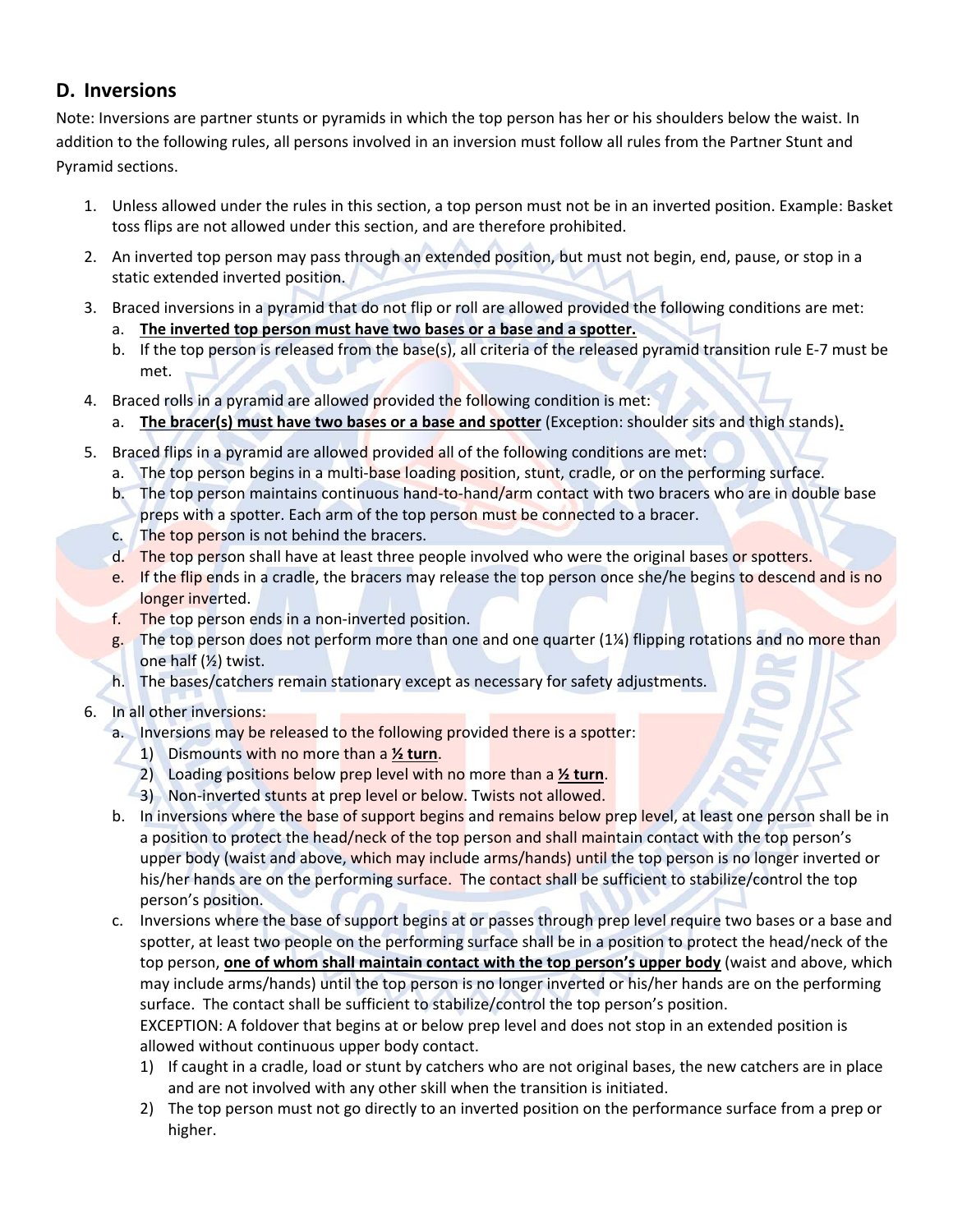- d. When the stunt begins in an inversion and goes to a non‐inverted position, the upper body contact may be released before the top person is no longer inverted.
- 7. An inverted top person must not hold objects (poms, signs, etc.) in his/her hands. EXCEPTION: During a transition from an inverted position on the performing surface to a non‐inverted stunt, a top person can hold objects.
- 8. A Swing Roll Down stunt is not permitted.

# **E. Pyramids**

Note: In addition to these specific pyramid rules, all persons and stunts involved in a pyramid must follow all rules from the Partner Stunt and Inversion sections.

- 1. The top person in a pyramid must receive primary support from a base or be connected to a bracer who is on a base.
- 2. A bracer may not support a majority of a top person's weight.
- 3. In pyramids where one extended stunt braces another extended stunt, the connection must not be **hand/arm to leg/foot.**
- 4. Partner stunts and pyramids may not pass over, under or through other partner stunts or pyramids.
- 5. If a person in a pyramid is used to brace the foot/leg of an extended stunt, that brace must not be supporting a majority of the top person's weight. (To demonstrate this, the foot of the top person's braced leg must be at or above the knee of their supporting leg.)
- 6. Hanging pyramids must have a continuous spotter for each shoulder stand involved in suspending another person. Hanging pyramids are not allowed to rotate.
- 7. In a Released Pyramid Transition the following rules apply:
	- a. The skills before and after the release must be legal, including the required spotters.
	- b. The top person must be in hand/arm to hand/arm contact with at least one bracer during the entire transition.
	- c. The bracer(s) are at prep level or below. **The bracer(s) must have two bases or a base and spotter** (Exception: shoulder sits and thigh stands).
	- d. The top person may not be supporting his or her weight on any other body part of the person(s) assisting (i.e. Shoulders of the bracer).
	- e. The released top person and bases make no more than a  $\frac{1}{4}$  turn around the bracer in a continuous movement in which the top person remains above the original base(s). The top person must be continuous in motion and cannot be supported so that they pause during the transition.

**& AD** 

f. The top person must be caught by their original bases.

*For braced inversion pyramids, see Rule D.*

#### **F. Tosses**

The rules in this section only apply to tosses where someone is under a foot, e.g. basket tosses, elevator/sponge tosses, toe pitch tosses.

- 1. All tosses in this section are prohibited for Elementary, Middle School, and Junior High cheerleading teams.
- 2. In all tosses:
	- a. No more than four tossers are allowed.
	- b. Must be caught in a cradle.
		- 1) The cradle must include at least three of the original tossers.
		- 2) One of the catchers must be at the head and shoulders.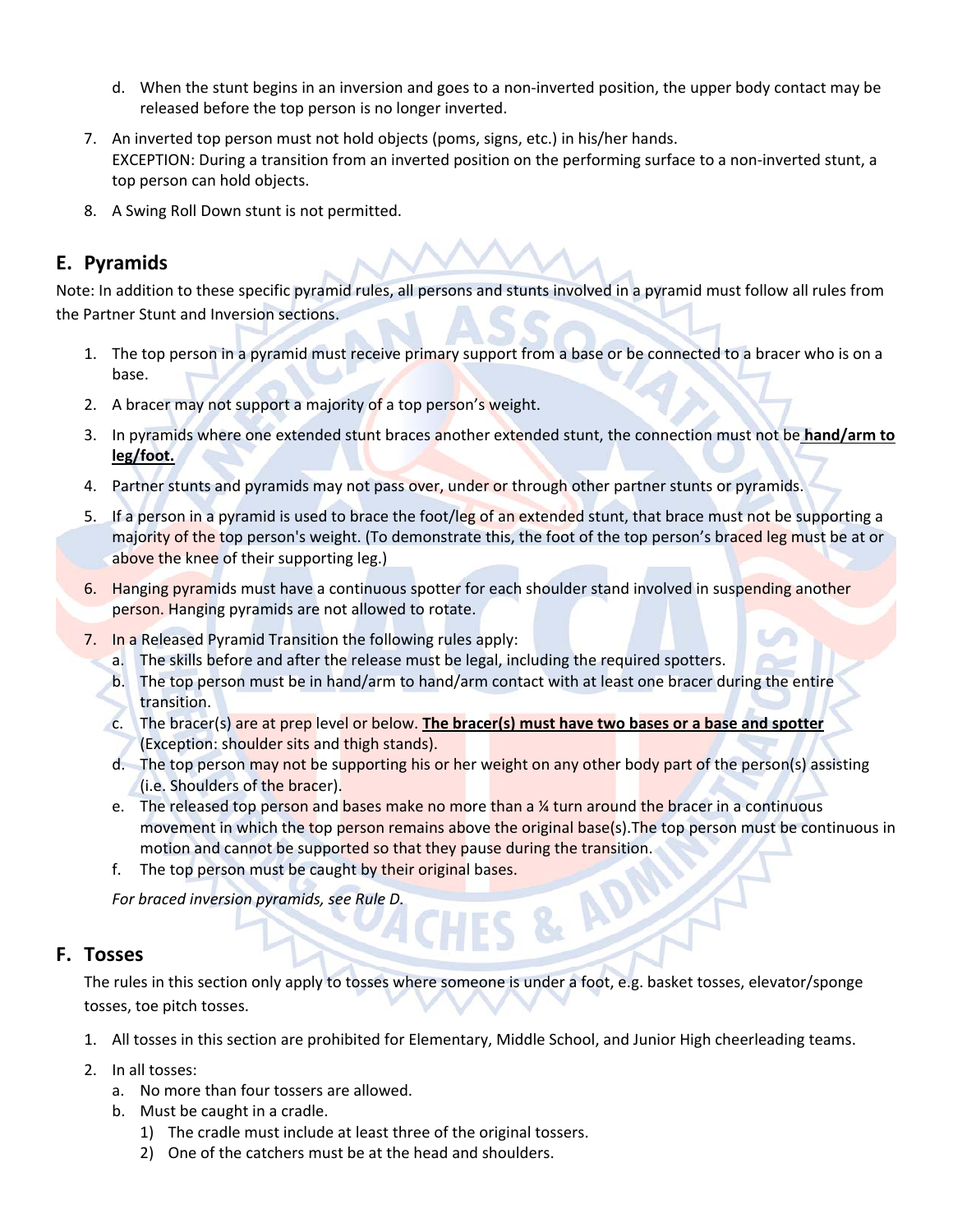- c. The toss may not be directed so that the bases must travel to catch the top person. (The bases can turn/rotate under the toss.)
- d. The top person must not land in an inverted position.
- e. The top person may not hold any objects (poms, signs, etc.) during the toss.
- f. The top person cannot travel over or under another person or through a prop.
- g. The total number of twists cannot be greater than one and one quarter rotations.

EXCEPTION: Switch Liberties (also called Giddy Up or Tick Up) are allowed.

#### **G. Tumbling and Jumps**

- 1. Dive rolls are prohibited.
- 2. Flips greater than one rotation are prohibited.
- 3. Twists greater than one rotation are prohibited.
- 4. A forward three-quarter flip to the seat or knees is prohibited.
- 5. Tumbling over, onto, or under a stunt, person or prop is illegal. Rebounding over a stunt, person or prop is illegal.

EXCEPTIONS:

a) Non-aerial tumbling over a person or prop is allowed. (Cartwheels, rolls and walkovers with poms or over a person are allowed.)

b) Aerials and standing back tucks with poms are allowed. (Back handsprings with poms are still prohibited.)

- 6. A flip that lands in a partner stunt or cradle is prohibited. (Example : A back flip from a tumbling pass into a cradle is prohibited. However, rebounding from a back handspring into a cradle is allowed.)
- 7. Landings for all jumps must bear weight on at least one foot. (Example : A toe touch jump to the seat, knees, or landing with both feet back, or to a push-up position are prohibited.)
- 8. Knee drops are prohibited without first bearing weight on the hands.
- 9. Drops to a prone position (i.e. pushup) on the performing surface are illegal.
- 10. Airborne skills without hip over-head rotation may not jump from a standing or squatting position backwards onto your neck, shoulders and hands. (This rule only refers to a type of entrance into the "kip‐up/rubber band" skill.)

#### **H. Specific Surface Restrictions**

- 1. The following skills are only allowed on a mat, grass or rubberized track surface.
	- a. Basket tosses, elevator/sponge tosses and other similar multi-base tosses.
	- b. Partner stunts in which the base uses only one arm to support the top person.
	- c. Twisting tumbling skills (Arabians, full twisting layouts, etc.). EXCEPTION: Cartwheels, roundoffs and aerial cartwheels are allowed on surfaces other than a mat, grass or rubberized track.

The above safety guidelines are general in nature and are not intended to cover all circumstances. All cheerleading gymnastics including tumbling, partner stunts, pyramids and jumps should be carefully reviewed and supervised by a qualified adult coach. Cheerleading jumps, gymnastics and stunts may involve height and inversion of the body and there is an inherent risk of injury involved with any athletic activity. While the use of these guidelines in coordination with the AACCA Safety Course will help minimize the risk of injury, the American Association of Cheerleading Coaches and Administrators makes no warranties or representations, either expressed or implied, that the above guidelines will prevent injuries to individual participants.